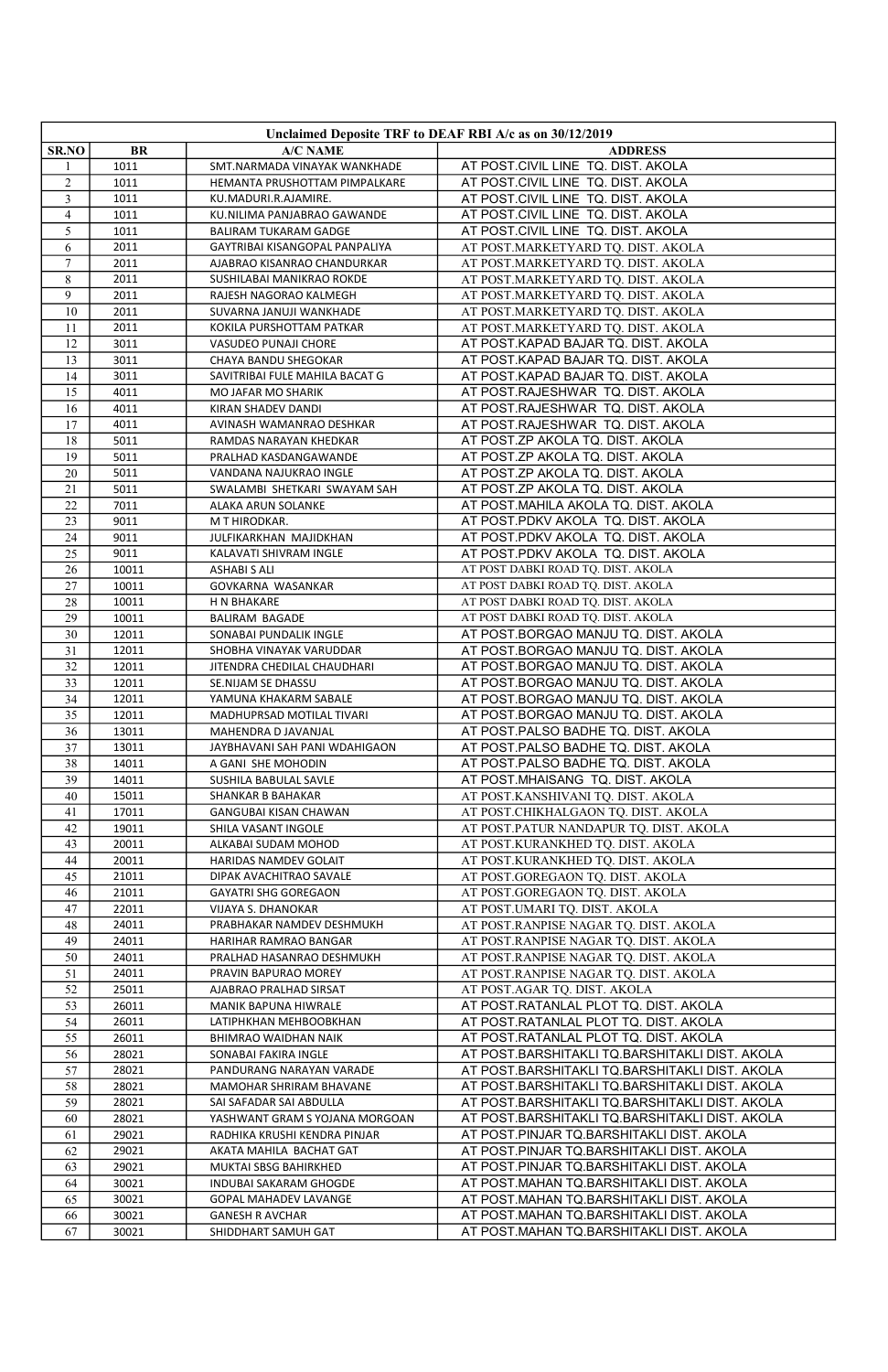| 68  | 30021 | MUNGSAJI SANMUH B GAT             | AT POST.MAHAN TQ.BARSHITAKLI DIST. AKOLA         |
|-----|-------|-----------------------------------|--------------------------------------------------|
| 69  | 30021 | SUJATA MAHILA BACHAT GAT          | AT POST.MAHAN TQ.BARSHITAKLI DIST. AKOLA         |
| 70  | 30021 | GAJANAN MAHARAJ BACHAT GAT        | AT POST.MAHAN TQ.BARSHITAKLI DIST. AKOLA         |
| 71  | 30021 | RENUKAMATA BACHAT GAT             | AT POST.MAHAN TQ.BARSHITAKLI DIST. AKOLA         |
| 72  | 30021 | <b>B K KHAN PURUSH BACHAT GAT</b> | AT POST.MAHAN TQ.BARSHITAKLI DIST. AKOLA         |
| 73  | 30021 | EKTA PURUSH BACHAT GAT            | AT POST.MAHAN TQ.BARSHITAKLI DIST. AKOLA         |
| 74  | 31021 | <b>USHATAI V SHINDE</b>           | AT POST.KANHERI SARAP TQ.BARSHITAKLI DIST. AKOLA |
| 75  | 32021 | RAJESHGIR RUPGIR GIRI             | AT POST.DHABA TQ.BARSHITAKLI DIST. AKOLA         |
| 76  | 33031 | KAILASH SHALIKRAM BORODE          | AT POST.AKOT MAIN TQ.AKOT DIST. AKOLA            |
| 77  | 33031 | SUGRABE MANUSD ALI                | AT POST.AKOT MAIN TQ.AKOT DIST. AKOLA            |
| 78  | 33031 | TREMBAK BALIRAM SABLE             | AT POST.AKOT MAIN TQ.AKOT DIST. AKOLA            |
| 79  | 33031 | JAIVANTABAI PUNDLIK TAYADE        | AT POST.AKOT MAIN TQ.AKOT DIST. AKOLA            |
| 80  | 33031 | KAVSAYABAI GANGARAM KHELKAR       | AT POST.AKOT MAIN TQ.AKOT DIST. AKOLA            |
| 81  | 33031 | KHATUBE ABEB KAH                  | AT POST.AKOT MAIN TQ.AKOT DIST. AKOLA            |
| 82  | 33031 | LAXMIBAI K CHANDAN                | AT POST.AKOT MAIN TQ.AKOT DIST. AKOLA            |
| 83  | 33031 | MADHUKAR K ASARE                  | AT POST.AKOT MAIN TQ.AKOT DIST. AKOLA            |
| 84  | 33031 | <b>BABN SHRIPAT APGHAD</b>        | AT POST.AKOT MAIN TQ.AKOT DIST. AKOLA            |
| 85  | 33031 | ANUSYA RAMRAO SHEGOKAR            | AT POST.AKOT MAIN TQ.AKOT DIST. AKOLA            |
| 86  | 33031 | MAROTI NAMDEO MALTHANKAR          | AT POST.AKOT MAIN TQ.AKOT DIST. AKOLA            |
| 87  | 33031 | SARSWTI SHADEO GOMASE             | AT POST.AKOT MAIN TQ.AKOT DIST. AKOLA            |
| 88  | 33031 | SHANTABAI SHANKAR MAGER           | AT POST.AKOT MAIN TQ.AKOT DIST. AKOLA            |
| 89  | 33031 | MNISH PRAMOD MANKAR               | AT POST.AKOT MAIN TQ.AKOT DIST. AKOLA            |
| 90  | 33031 | HAREDAS TULSERAM WARANKAR         | AT POST.AKOT MAIN TQ.AKOT DIST. AKOLA            |
| 91  | 34031 | KALAWATI GULABRAO POTE            | AT POST.AKOT CITY TQ.AKOT DIST. AKOLA            |
| 92  | 34031 | ANAND OMPRKASH AGRAWAL            | AT POST.AKOT CITY TQ.AKOT DIST. AKOLA            |
| 93  | 34031 | BANUDAS GOVIND ACHARYA            | AT POST.AKOT CITY TQ.AKOT DIST. AKOLA            |
| 94  | 34031 | VAVASAYA SHI VA PRASHI CO.SO      | AT POST.AKOT CITY TQ.AKOT DIST. AKOLA            |
| 95  | 35031 | SHRIKAN VINAYAK KHIRKAR           | AT POST.AKOT NARSINGH MANDIR TQ.AKOT DIST. AKOLA |
| 96  | 35031 | MEGHA RAJPAL TELGOTE              | AT POST.AKOT NARSINGH MANDIR TQ.AKOT DIST. AKOLA |
| 97  | 35031 | HM & EO KRU VI AK                 | AT POST.AKOT NARSINGH MANDIR TQ.AKOT DIST. AKOLA |
| 98  | 36031 | GANESH JAYRAM WAHURWAGH           | AT POST.SAVARA TQ.AKOT DIST. AKOLA               |
| 99  | 38031 | PURUSHOTTAM AMBADAS KOLTAKKE      | AT POST.CHOHHATA BAZAR TQ.AKOT DIST. AKOLA       |
| 100 | 38031 | OMKAR SHANKAR WANKHADE            | AT POST.CHOHHATA BAZAR TQ.AKOT DIST. AKOLA       |
| 101 | 38031 | <b>GAUKARNA R MUNDE</b>           | AT POST.CHOHHATA BAZAR TQ.AKOT DIST. AKOLA       |
| 102 | 38031 | CHANDATAI VINODKUMAR RATHI        | AT POST.CHOHHATA BAZAR TQ.AKOT DIST. AKOLA       |
| 103 | 38031 | SHARADA MAHI. SWA.SAH.B.G HAN.    | AT POST.CHOHHATA BAZAR TQ.AKOT DIST. AKOLA       |
| 104 | 38031 | SAKHI GAON SAM. KA.K.M. DHAR.     | AT POST.CHOHHATA BAZAR TQ.AKOT DIST. AKOLA       |
| 105 | 40031 | PUNJABAI MARUTI TELHARKAR         | AT POST.AKOLKHED TQ.AKOT DIST. AKOLA             |
| 106 | 40031 | AASHABI A GANI                    | AT POST.AKOLKHED TQ.AKOT DIST. AKOLA             |
| 107 | 40031 | TAYABSHAH RASUL SHAH              | AT POST.AKOLKHED TQ.AKOT DIST. AKOLA             |
| 108 | 40031 | DROPADABAI PANDURANG PATHARKAR    | AT POST.AKOLKHED TQ.AKOT DIST. AKOLA             |
| 109 | 40031 | RAMKRUSHN SITARAM KEDAR           | AT POST.AKOLKHED TQ.AKOT DIST. AKOLA             |
| 110 | 40031 | SHAMRAO PUNJAJI BORODE            | AT POST.AKOLKHED TQ.AKOT DIST. AKOLA             |
| 111 | 40031 | SHANTABAI VITHAL KALASKAR         | AT POST.AKOLKHED TQ.AKOT DIST. AKOLA             |
| 112 | 40031 | SAVITRI FULE BACHAT GAT           | AT POST.AKOLKHED TQ.AKOT DIST. AKOLA             |
| 113 | 41031 | VASUDEO PANDURANG NAVLE           | AT POST.KUTASA TQ.AKOT DIST. AKOLA               |
| 114 | 41031 | TRIRATNA BCG KUTASA               | AT POST.KUTASA TQ.AKOT DIST. AKOLA               |
| 115 | 41031 | SUNITA SANTOSH PUNDKAR            | AT POST.KUTASA TQ.AKOT DIST. AKOLA               |
| 116 | 41031 | MANORMA HASAN DESHMUKH            | AT POST.KUTASA TQ.AKOT DIST. AKOLA               |
| 117 | 41031 | ZP SHALA ROHANKHED                | AT POST.KUTASA TQ.AKOT DIST. AKOLA               |
| 118 | 41031 | <b>GANESH VISHVNATH BAJADE</b>    | AT POST.KUTASA TO.AKOT DIST. AKOLA               |
| 119 | 42031 | SAVITRIBAI FULE EDU SOC MUND      | AT POST.MUNDGAON TQ.AKOT DIST. AKOLA             |
| 120 | 42031 | GANESH MADHUKAR FURASULE          | AT POST.MUNDGAON TQ.AKOT DIST. AKOLA             |
| 121 | 42031 | <b>SUVARNA PRAVIN BHIRDE</b>      | AT POST.MUNDGAON TQ.AKOT DIST. AKOLA             |
| 122 | 42031 | SARSWATI MAH S B G MUNDGAON       | AT POST.MUNDGAON TQ.AKOT DIST. AKOLA             |
| 123 | 43041 | GRM.PAN.SUDHAR.NIDHI.             | AT POST.TELHARA MAIN TQ.TELHARA DIST. AKOLA      |
| 124 | 43041 | CHANDU SHRIRAM DHOLE              | AT POST.TELHARA MAIN TQ.TELHARA DIST. AKOLA      |
| 125 | 43041 | NANDAKISOR SHRIKRUNA KHARODE      | AT POST.TELHARA MAIN TQ.TELHARA DIST. AKOLA      |
| 126 | 43041 | DINKAR SHAYMRAO FATKAR            | AT POST.TELHARA MAIN TQ.TELHARA DIST. AKOLA      |
| 127 | 43041 | MANIKRAO MAHADEO PAWAR            | AT POST.TELHARA MAIN TQ.TELHARA DIST. AKOLA      |
| 128 | 43041 | GOWRDHAN MAHADEO GEBAD            | AT POST.TELHARA MAIN TQ.TELHARA DIST. AKOLA      |
| 129 | 43041 | KAUSALYA HIRALAL TALOKAR          | AT POST.TELHARA MAIN TQ.TELHARA DIST. AKOLA      |
| 130 | 44041 | H.M. Z.P.SHALA DAHIGAON           | AT POST.TELHARA CITY TQ.TELHARA DIST. AKOLA      |
| 131 | 45041 | <b>GOVARDHAN DAVEDAS BAND</b>     | AT POST.HIWARKHED TQ.TELHARA DIST. AKOLA         |
| 132 | 45041 | SHALINITAI PRATAPRAO              | AT POST.HIWARKHED TQ.TELHARA DIST. AKOLA         |
| 133 | 45041 | PAURNIMA LAXMINARAYN VARMA        | AT POST.HIWARKHED TQ.TELHARA DIST. AKOLA         |
| 134 | 45041 | GAJANAN SHASNKAR DHURDEO          | AT POST.HIWARKHED TQ.TELHARA DIST. AKOLA         |
| 135 | 45041 | SANJAY RATANLAL RATHI             | AT POST.HIWARKHED TQ.TELHARA DIST. AKOLA         |
| 136 | 45041 | <b>SUBHASH Y POTE</b>             | AT POST.HIWARKHED TQ.TELHARA DIST. AKOLA         |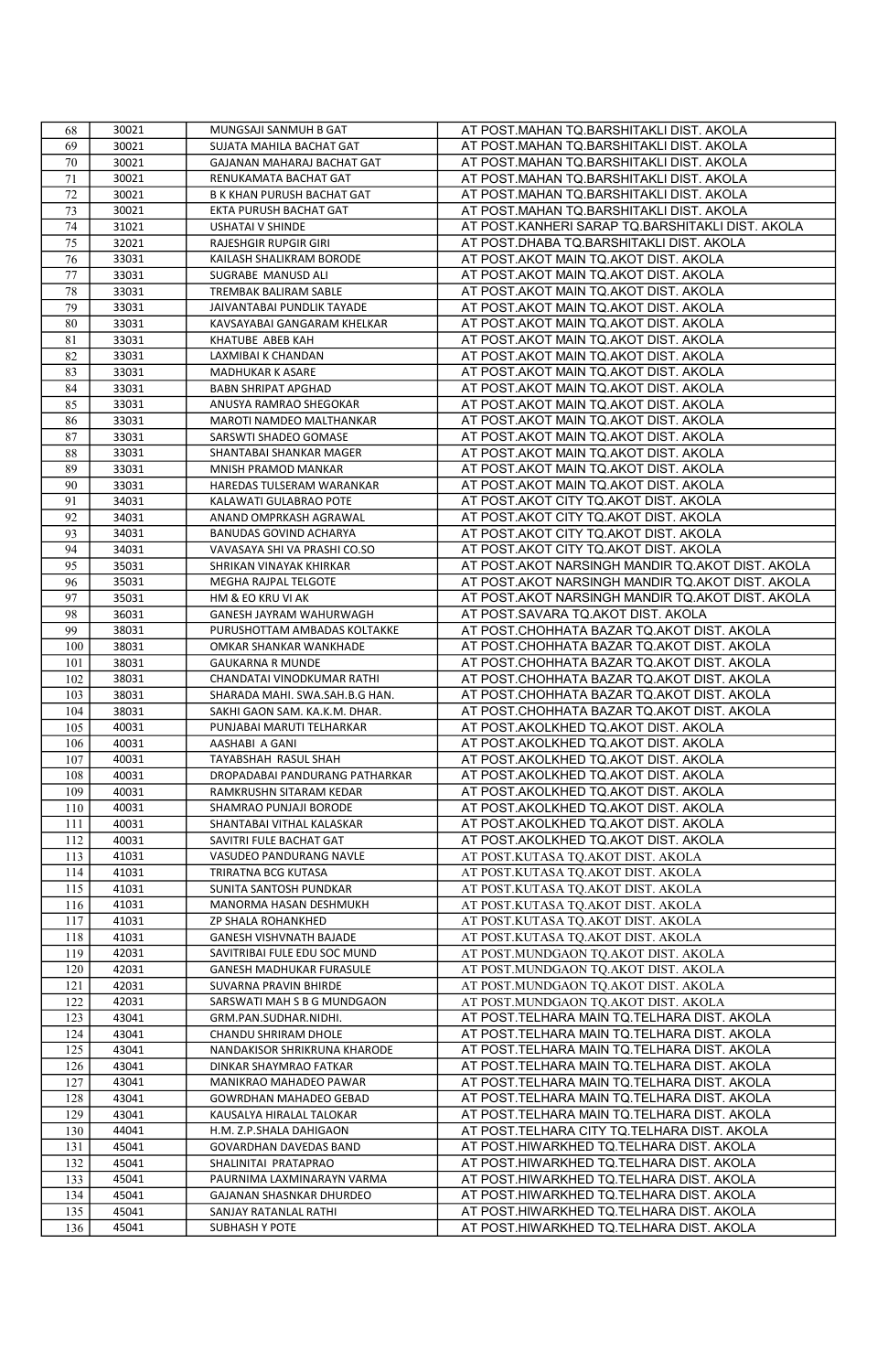| 137 | 45041 | VAISHALI SW SA MA BA GAT       | AT POST.HIWARKHED TQ.TELHARA DIST. AKOLA                 |
|-----|-------|--------------------------------|----------------------------------------------------------|
| 138 | 49041 | SUPORASHKTI MAHILA BCG MINARI  | AT POST.AADSUL TQ.TELHARA DIST. AKOLA                    |
| 139 | 50041 | MU A KALAM AZAD TELHARA        | AT POST.ADGAON TQ.TELHARA DIST. AKKOL                    |
| 140 | 50041 | ANIL MADHUKAR MANKAR           | AT POST.ADGAON TQ.TELHARA DIST. AKKOL                    |
| 141 | 50041 | A.JABIR A.VAHAB                | AT POST.ADGAON TQ.TELHARA DIST. AKKOL                    |
| 142 | 50041 | PRINC Z P PRAY MAR SCH ADLAPUR | AT POST.ADGAON TQ.TELHARA DIST. AKKOL                    |
| 143 | 51051 | BHASKAR SHAMRAO BHOSLE         | AT POST.BALAPUR TQ.BALAPUR DIST. AKOLA                   |
| 144 | 51051 | ISMAIL JAMEEL AHEMAD           | AT POST.BALAPUR TQ.BALAPUR DIST. AKOLA                   |
| 145 | 51051 | SUKHADEO NADHU SURWADE         | AT POST.BALAPUR TQ.BALAPUR DIST. AKOLA                   |
| 146 | 51051 | CHANDABAI GAJANAN INGLE        | AT POST.BALAPUR TQ.BALAPUR DIST. AKOLA                   |
|     |       |                                |                                                          |
| 147 | 52051 | TYAMBAK ZABUJI WAGH            | AT POST.URAL TQ.BALAPUR DIST. AKOLA                      |
| 148 | 52051 | MH Z P PRATHMIK SHALA          | AT POST.URAL TQ.BALAPUR DIST. AKOLA                      |
| 149 | 52051 | TAKLI KHOJ GAON SAMITI         | AT POST.URAL TQ.BALAPUR DIST. AKOLA                      |
| 150 | 52051 | JHASI RANI LAXMIMAHILA GA VIKA | AT POST.URAL TQ.BALAPUR DIST. AKOLA                      |
| 151 | 52051 | GAYAGAON MAHILA GA VI SAMITI   | AT POST.URAL TQ.BALAPUR DIST. AKOLA                      |
| 152 | 53051 | RAMKUSHAN SHANKAR SARAP        | AT POST.WADEGAON TQ.BALAPUR DIST. AKOLA                  |
| 153 | 53051 | MANOHAR JAYRAM ATAKAR          | AT POST.WADEGAON TQ.BALAPUR DIST. AKOLA                  |
| 154 | 53051 | SUREKHA RAMBHAU BANDA          | AT POST.WADEGAON TQ.BALAPUR DIST. AKOLA                  |
| 155 | 53051 | VASANTRAO NATTHURAO DESHMUKH   | AT POST.WADEGAON TQ.BALAPUR DIST. AKOLA                  |
| 156 | 53051 | WASUDEV JAMAJI DONGARE         | AT POST.WADEGAON TQ.BALAPUR DIST. AKOLA                  |
| 157 | 53051 | VIR MARATHA SW SAH BACHAT GAT  | AT POST.WADEGAON TQ.BALAPUR DIST. AKOLA                  |
| 158 | 53051 | MA JIJAU MAHILA BACHAT GAT     | AT POST.WADEGAON TQ.BALAPUR DIST. AKOLA                  |
| 159 | 53051 | TRIMURTI KRUSHI SAMUH GAT      | AT POST.WADEGAON TQ.BALAPUR DIST. AKOLA                  |
| 160 | 54051 | DINESH CHANDRABHAN TAYADE      | AT POST.NIMBA TQ.BALAPUR DIST. AKOLA                     |
| 161 | 54051 | SMITA SUNIL TAYADE             | AT POST.NIMBA TQ.BALAPUR DIST. AKOLA                     |
|     |       |                                |                                                          |
| 162 | 54051 | BAJARANG SARDARSING RAJPUT     | AT POST.NIMBA TQ.BALAPUR DIST. AKOLA                     |
| 163 | 58061 | MO.JALILLODDIN MO. SAIGHOJI    | AT POST. PATUR TO PATUR DIST. AKOLA                      |
| 164 | 58061 | SAKHARABAI MUKINDA ARAKHRAO    | AT POST.PATUR TQ.PATUR DIST. AKOLA                       |
| 165 | 58061 | SARUBAI JANUJI BHAGAT          | AT POST.PATUR TQ.PATUR DIST. AKOLA                       |
| 166 | 58061 | NARMADABAI A TAYADE            | AT POST.PATUR TQ.PATUR DIST. AKOLA                       |
| 167 | 58061 | DROPATA PUNDLIK SARDAR         | AT POST.PATUR TQ.PATUR DIST. AKOLA                       |
| 168 | 58061 | SUJANABAI NARAYAN NIRMAL       | AT POST.PATUR TQ.PATUR DIST. AKOLA                       |
| 169 | 58061 | BABURAO TUKARAM KHARDE         | AT POST.PATUR TQ.PATUR DIST. AKOLA                       |
| 170 | 58061 | NAMDEV ARJUN NANOTE            | AT POST.PATUR TQ.PATUR DIST. AKOLA                       |
| 171 | 58061 | RAJENDRA UTTAMRAO LAKHADE      | AT POST.PATUR TQ.PATUR DIST. AKOLA                       |
| 172 | 58061 | SUBHADRABAI SRAVAN MISALE      | AT POST.PATUR TQ.PATUR DIST. AKOLA                       |
| 173 | 58061 | DEVKA SHYAMRAO BAHADUR         | AT POST.PATUR TQ.PATUR DIST. AKOLA                       |
| 174 | 58061 | RAMCANDRA SUKHDEV KHANDERAO    | AT POST.PATUR TQ.PATUR DIST. AKOLA                       |
| 175 | 58061 | DARUBAI SHYAMJI GHUGE          | AT POST.PATUR TQ.PATUR DIST. AKOLA                       |
| 176 | 58061 | <b>BABUJI R. KHULE</b>         | AT POST.PATUR TQ.PATUR DIST. AKOLA                       |
| 177 | 58061 | CHANDABAI JAMLA RATHOD         | AT POST.PATUR TQ.PATUR DIST. AKOLA                       |
| 178 | 58061 | BEBI PURANMAL SONONE           | AT POST.PATUR TQ.PATUR DIST. AKOLA                       |
| 179 | 58061 | GOBARA GALABA JADHAO           | AT POST.PATUR TQ.PATUR DIST. AKOLA                       |
| 180 | 58061 | DATTATRAY SURYABHAN NILKHAN    | AT POST.PATUR TQ.PATUR DIST. AKOLA                       |
|     | 58061 | PADMINI KASHIRAM KHANDARE      |                                                          |
| 181 |       |                                | AT POST.PATUR TQ.PATUR DIST. AKOLA                       |
| 182 | 58061 | K BAIRAMKHA                    | AT POST.PATUR TQ.PATUR DIST. AKOLA                       |
| 183 | 58061 | MUKTABAI SUPAJI KHARATE        | AT POST.PATUR TQ.PATUR DIST. AKOLA                       |
| 184 | 58061 | WARDEO.MATSYA.WYAVSAY.S.       | AT POST.PATUR TQ.PATUR DIST. AKOLA                       |
| 185 | 59061 | GITABAI SAKHARAM PAYGHAN       | AT POST.CHANNI TQ.PATUR DIST. AKOLA                      |
| 186 | 59061 | SARJABAI GANPAT SHINDE         | AT POST.CHANNI TQ.PATUR DIST. AKOLA                      |
| 187 | 59061 | KONDABAI VITTHAL BIRGAL        | AT POST.CHANNI TQ.PATUR DIST. AKOLA                      |
| 188 | 59061 | FAKIRA SUWAJI WANKHADE         | AT POST.CHANNI TQ.PATUR DIST. AKOLA                      |
| 189 | 59061 | PANDURANG GOVINDA MAHOKAR      | AT POST.CHANNI TQ.PATUR DIST. AKOLA                      |
| 190 | 59061 | KAMALA SUKHA RATHOD            | AT POST.CHANNI TQ.PATUR DIST. AKOLA                      |
| 191 | 59061 | MEHABUB BEG HATAM BEG          | AT POST.CHANNI TQ.PATUR DIST. AKOLA                      |
| 192 | 60061 | DAMODHAR HIRAMAN SARKATE       | AT POST.ALEGAON TO PATUR DIST. AKOLA                     |
| 193 | 60061 | SUNANDA DNANDEO KOLASKAR       | AT POST.ALEGAON TQ.PATUR DIST. AKOLA                     |
| 194 | 61061 | DWARKABAI N MSARE              | AT POST.ALEGAON TQ.PATUR DIST. AKOLA                     |
| 195 | 62061 | SUNITA U SHELKE                | AT POST.SASTI TQ.PATUR DIST. AKOLA                       |
| 196 | 64071 | SUVARNA PRALLHADRAO AMZARE     | AT POST.MURTIZAPUR MAIN TQ.MURTIZAPUR DIST. AKOLA        |
| 197 | 64071 | DILIP SAHEBRAO GORLE           | AT POST.MURTIZAPUR MAIN TQ.MURTIZAPUR DIST. AKOLA        |
| 198 | 64071 | CHANDRAVATI EKANATH GANESHPURE | AT POST.MURTIZAPUR MAIN TQ.MURTIZAPUR DIST. AKOLA        |
| 199 | 64071 |                                | AT POST.MURTIZAPUR MAIN TQ.MURTIZAPUR DIST. AKOLA        |
|     |       | DIPAK DATTATRYA CHAUDHARI      |                                                          |
| 200 | 64071 | ASHISH GULABRAO DHAMNKAR       | AT POST.MURTIZAPUR MAIN TQ.MURTIZAPUR DIST. AKOLA        |
| 201 | 64071 | VIMALBAI PRAKASH OLAMBE        | AT POST.MURTIZAPUR MAIN TQ.MURTIZAPUR DIST. AKOLA        |
| 202 | 64071 | GANGABAI PADMAKAR UPADHYE      | AT POST.MURTIZAPUR MAIN TQ.MURTIZAPUR DIST. AKOLA        |
| 203 | 65071 | KUSUMBAI BHIKA SONONE          | AT POST.MURTIZAPUR MARKET YARD TQ.MURTIZAPUR DIST. AKOL/ |
| 204 | 65071 | <b>GANESH BHURAO DESHMUKH</b>  | AT POST.MURTIZAPUR MARKET YARD TQ.MURTIZAPUR DIST. AKOLA |
| 205 | 66071 | PANJABRAO NATTUJI DHORE        | AT POST.MURTIZAPUR CITY TQ.MURTIZAPUR DIST. AKOLA        |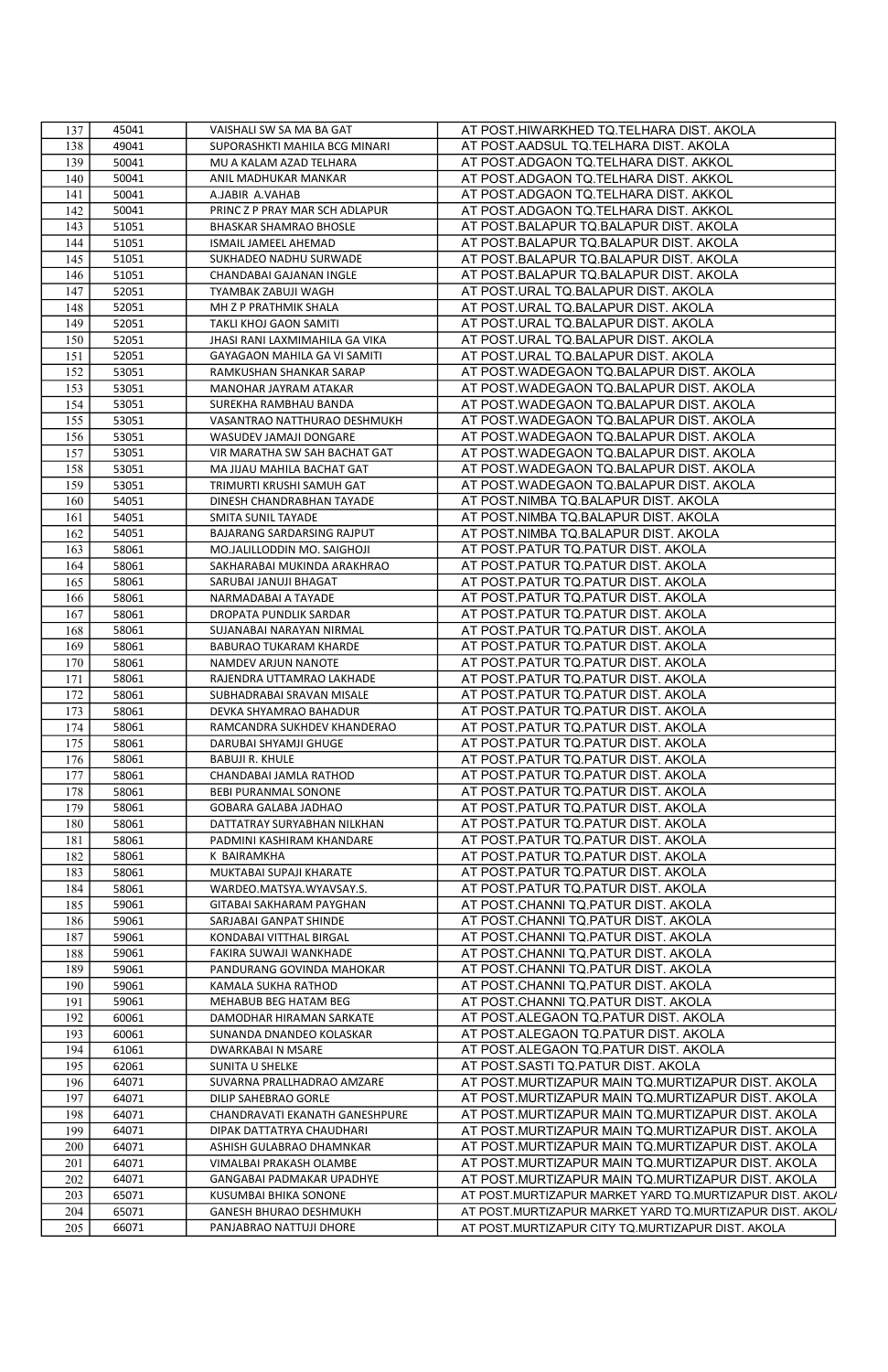| 206 | 66071  | SAI SALIM SAI MUSTAK                                       | AT POST.MURTIZAPUR CITY TQ.MURTIZAPUR DIST. AKOLA  |
|-----|--------|------------------------------------------------------------|----------------------------------------------------|
| 207 | 66071  | GARAMA PANI PURAVATA                                       | AT POST.MURTIZAPUR CITY TQ.MURTIZAPUR DIST. AKOLA  |
| 208 | 67071  | <b>ASHOK V KADE</b>                                        | AT POST.MANA TQ.MURTIZAPUR DIST. AKOLA             |
| 209 | 67071  | CHITRA ASHOK ANASANE                                       | AT POST.MANA TQ.MURTIZAPUR DIST. AKOLA             |
| 210 | 68071  | NILKHAND MANIKRAO DHORE                                    | AT POST.KURUM TQ.MURTIZAPUR DIST. AKOLA            |
| 211 | 68071  | <b>GULAMALI MO HANIF</b>                                   | AT POST.KURUM TQ.MURTIZAPUR DIST. AKOLA            |
| 212 | 70082  | MAHADEO SAKHARAM WAGH                                      | AT POST.KARANJA MAIN.TQ.KARANJA DIST. WASHIM       |
| 213 | 70082  | ARVIND MANSUKHLAL LATHIYA                                  | AT POST.KARANJA MAIN.TQ.KARANJA DIST. WASHIM       |
| 214 | 70082  | AKNATH SUDAM BHAGAT                                        | AT POST.KARANJA MAIN.TQ.KARANJA DIST. WASHIM       |
| 215 | 70082  | RUPALI RAMESH LAHE                                         | AT POST.KARANJA MAIN.TQ.KARANJA DIST. WASHIM       |
| 216 | 70082  | ANUP PRADIP WANKHADE                                       | AT POST.KARANJA MAIN.TQ.KARANJA DIST. WASHIM       |
| 217 | 70082  | SITARA SW. SH. BA. GAT                                     | AT POST.KARANJA MAIN.TQ.KARANJA DIST. WASHIM       |
| 218 | 72082  | SHINDU JANRAO SULTANE                                      | AT POST.KAMARGAON.TQ.KARANJA DIST. WASHIM          |
| 219 | 72082  | FAKIRAJI RAMJI SATOTE                                      | AT POST.KAMARGAON.TQ.KARANJA DIST. WASHIM          |
| 220 | 72082  | <b>GUMFABAI UTTARAM CHARTHAL</b>                           | AT POST.KAMARGAON.TQ.KARANJA DIST. WASHIM          |
| 221 | 72082  | PRIN. MAULANA A. KALAM WACH.                               | AT POST.KAMARGAON.TQ.KARANJA DIST. WASHIM          |
| 222 | 73082  | RAHIMSHA GAFURSHA SHAH                                     | AT POST.UMBARDA BAZAR.TQ.KARANJA DIST. WASHIM      |
| 223 | 74082  | MAHADEO MAROTI SONONE                                      | AT POST.DANAJ.TQ.KARANJA DIST. WASHIM              |
| 224 | 76082  | MO JAKIR SK HABBIB                                         | AT POST.POHA.TQ.KARANJA DIST. WASHIM               |
| 225 | 76082  | SUSHILA SADASHIV SURADKAR                                  | AT POST.POHA.TQ.KARANJA DIST. WASHIM               |
| 226 | 77082  | SANGIRABI SHEKLH BHURU                                     | AT POST.KAJLESHWAR .TQ.KARANJA DIST. WASHIM        |
| 227 | 77082  | CHNDRABHAN DAJIBA TODASE                                   | AT POST.KAJLESHWAR .TQ.KARANJA DIST. WASHIM        |
| 228 | 77082  | PANCHAFULABAI NAMDEVRAO BHADE                              | AT POST.KAJLESHWAR .TQ.KARANJA DIST. WASHIM        |
| 229 | 78092  | MOTIRAO BHAGAT                                             | AT POST.MANGULPIR MAIN .TQ MANGRULPIR DIST. WASHIM |
| 230 | 80092  | PARASRAM LAXMAN GADE                                       | AT POST.MOHARI .TQ MANGRULPIR DIST. WASHIM         |
| 231 | 81092  | AMBADAS GOPAL MANWAR                                       | AT POST.SHELU BAZAR .TQ MANGRULPIR DIST. WASHIM    |
| 232 | 81092  | SWAMI SAMARTH BAH SHELU                                    | AT POST.SHELU BAZAR .TQ MANGRULPIR DIST. WASHIM    |
| 233 | 82092  | SUBHASH KISAN JADHAV                                       | AT POST.WANOJA .TQ MANGRULPIR DIST. WASHIM         |
| 234 | 83092  | DEVRAO BHUJAGA BHOYAR                                      | AT POST.DANORA .TQ MANGRULPIR DIST. WASHIM         |
| 235 | 85102  | JALSWARAJ PRAK MAH SAMI SHEND                              | AT POST.SHENDURJANA .TQ MANORA DIST. WASHIM        |
| 236 | 85102  | BHAGAVAT SHESHARAO RATHOD                                  | AT POST.SHENDURJANA .TQ MANORA DIST. WASHIM        |
| 237 | 86102  | L K KAMABALE                                               | AT POST.POHRADEVI .TQ MANORA DIST. WASHIM          |
| 238 | 87102  | BABITA RAMRAO NEMANE                                       | AT POST.SAKHARDOH .TQ MANORA DIST. WASHIM          |
| 239 | 88112  | JAGMOHANSING GOVINDSHING THAKU                             | AT POST.WASHIM MAIN TQ.WASHIM DIST. WASHIM         |
| 240 | 88112  | ARJUNA BABJI GORE                                          | AT POST.WASHIM MAIN TQ.WASHIM DIST. WASHIM         |
| 241 | 88112  | SURAYKANT.RAMBHOU.BAKAL                                    | AT POST.WASHIM MAIN TQ.WASHIM DIST. WASHIM         |
| 242 | 88112  | RAGHO DHARMAJI AWACHAR                                     | AT POST.WASHIM MAIN TQ.WASHIM DIST. WASHIM         |
| 243 | 88112  | GAJANAN MAHARAJ SHG PURUS                                  | AT POST.WASHIM MAIN TQ.WASHIM DIST. WASHIM         |
| 244 | 88112  | GRAM PANCHAYAT KONDALA ZAMARE                              | AT POST.WASHIM MAIN TQ.WASHIM DIST. WASHIM         |
| 245 | 88112  | GRAM PANCHAYAT CHIKHALI KD.                                | AT POST.WASHIM MAIN TQ.WASHIM DIST. WASHIM         |
| 246 | 89112  | JAGANNATH MAHAVIR SHRIGIR                                  | AT POST.WASHIM CITY TQ.WASHIM DIST. WASHIM         |
| 247 | 89112  | SANTOSH YOGRAJ DUBE                                        | AT POST.WASHIM CITY TQ.WASHIM DIST. WASHIM         |
| 248 | 89112  | AKABAI NARAYAN KALBANDE                                    | AT POST.WASHIM CITY TQ.WASHIM DIST. WASHIM         |
| 249 | 89112  | WASANTA PIRAJI GAIKWAD                                     | AT POST.WASHIM CITY TQ.WASHIM DIST. WASHIM         |
| 250 | 89112  | RAJAMATI S INGOLE                                          | AT POST. WASHIM CITY TO. WASHIM DIST. WASHIM       |
| 251 | 89112  | SUNIL LAKSHMAN NAVGHARE                                    | AT POST.WASHIM CITY TQ.WASHIM DIST. WASHIM         |
| 252 | 90112  | RAHIBAI K HAKE                                             | AT POST.ANSING TQ.WASHIM DIST. WASHIM              |
| 253 | 90112  |                                                            | AT POST.ANSING TO.WASHIM DIST. WASHIM              |
| 254 | 90112  | H.M. Z.P. SCHOOL, JAIPUR<br>RENUKA MATA KRU MAH B G ANSING | AT POST.ANSING TQ.WASHIM DIST. WASHIM              |
| 255 | 91112  | NARAYAN G KAKADE                                           | AT POST.TONDGAON TQ.WASHIM DIST. WASHIM            |
| 256 | 93122  | ARCHANA RAMBHADUR THAKRU                                   | AT POST.MALEGAO TQ.MALEGAO DIST. WASHIM            |
| 257 | 93122  | SHESHRAO KHANDUJI CHANDANSHI                               | AT POST.MALEGAO TQ.MALEGAO DIST. WASHIM            |
| 258 | 93122  | SHANTABAI MAHADEV JOGADAND                                 | AT POST.MALEGAO TQ.MALEGAO DIST. WASHIM            |
| 259 | 93122  | MU.VYA.NA.N.MUNDADA VID.MALE.                              | AT POST.MALEGAO TQ.MALEGAO DIST. WASHIM            |
| 260 | 93122  | MU.Z.P.SHALA. AMANI                                        | AT POST.MALEGAO TQ.MALEGAO DIST. WASHIM            |
| 261 | 93122  | NAMR.SHET.SWA.SAH.GAT KOL                                  | AT POST.MALEGAO TQ.MALEGAO DIST. WASHIM            |
| 262 | 94122  | <b>GAJANAN PANDURANG DHOTRE</b>                            | AT POST.KINHIRAJA TQ.MALEGAO DIST. WASHIM          |
| 263 | 94122  | JAVEDSHSH YUSUFSHAH SHAH                                   | AT POST.KINHIRAJA TQ.MALEGAO DIST. WASHIM          |
| 264 | 94122  | MA JIJAU BAHU MAH PRATIL                                   | AT POST.KINHIRAJA TQ.MALEGAO DIST. WASHIM          |
| 265 | 96122  | RAJKANYA JANARDAN MUNDHE                                   | AT POST.MEDSHI TQ.MALEGAO DIST. WASHIM             |
| 266 | 96122  | ADHYKS WANHAKSAMITI WAMARWADI                              | AT POST.MEDSHI TQ.MALEGAO DIST. WASHIM             |
| 267 | 99132  | BHIKAJI SAKHARAM UGALE                                     | AT POST.RISOD MAIN TQ.RISOD DIST. WASHIM           |
| 268 | 99132  | <b>JANI SHE DAUD</b>                                       | AT POST.RISOD MAIN TQ.RISOD DIST. WASHIM           |
| 269 | 99132  | SHIVHAR JANADHAN MISAL                                     | AT POST.RISOD MAIN TQ.RISOD DIST. WASHIM           |
| 270 | 99132  | LAXMI TULISHIRAM GARKAI                                    | AT POST.RISOD MAIN TQ.RISOD DIST. WASHIM           |
| 271 | 99132  | SAKHARAM MALHARI IPPAR                                     | AT POST.RISOD MAIN TQ.RISOD DIST. WASHIM           |
| 272 | 99132  | DIPAK KHANDUGI PALAVE                                      | AT POST.RISOD MAIN TQ.RISOD DIST. WASHIM           |
| 273 | 99132  | HARITKRANTI SHE. BACHAT GAT                                | AT POST.RISOD MAIN TQ.RISOD DIST. WASHIM           |
| 274 | 100132 | V A ADHALE                                                 | AT POST.RISOD CITY TQ.RISOD DIST. WASHIM           |
|     |        |                                                            |                                                    |